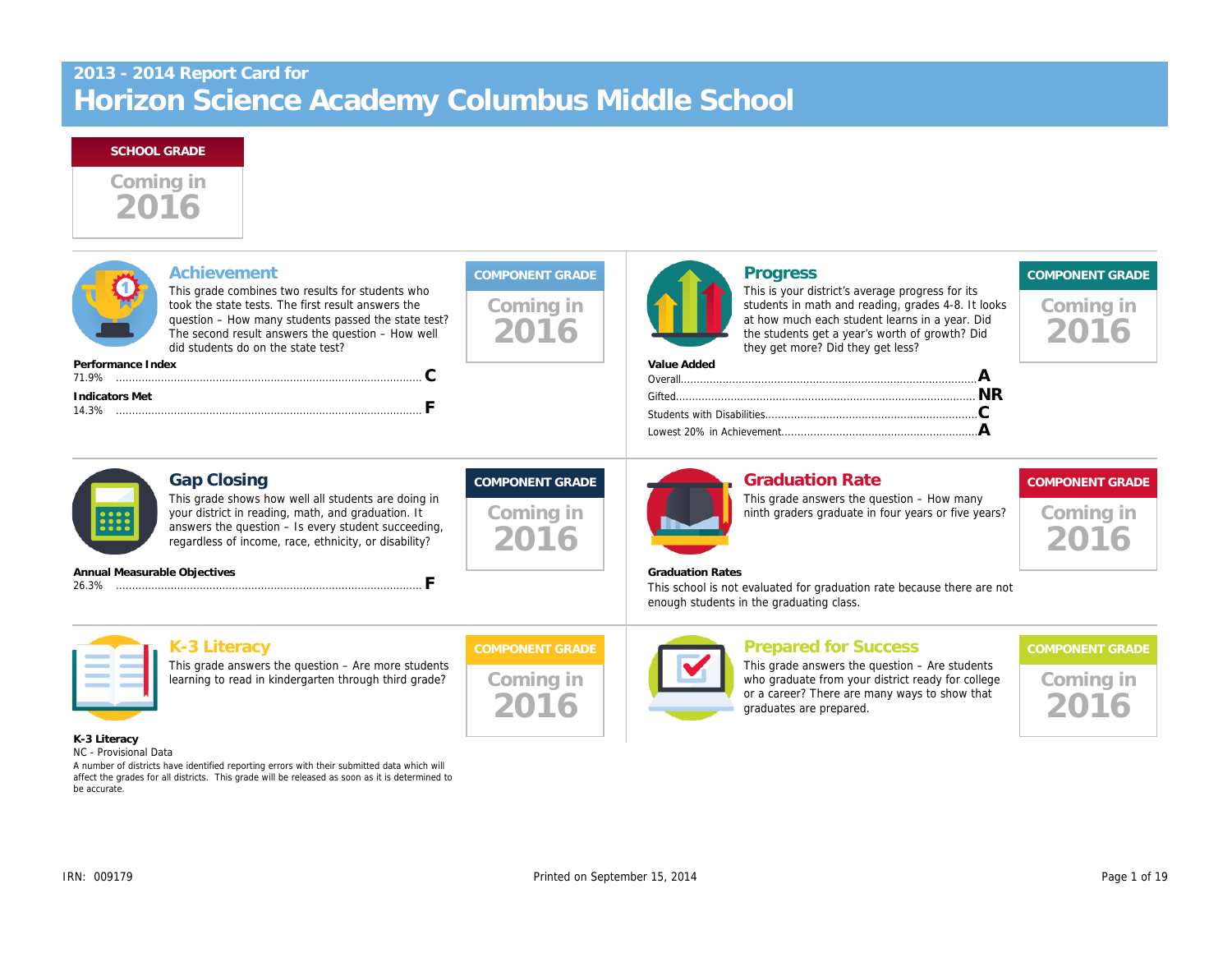## **Achievement**



This grade combines two results for students who took the state tests. The first result answers the question – How many students passed the state test? The second result answers the statents passed the state test? The second result answers the Coming in





#### **GRADE Performance Index**

The Performance Index measures the test results of every student, not just those who score proficient or higher. There are six levels on the index and districts receive points for every student in each of these levels. The higher the achievement level the more the points awarded in the district's index. This rewards schools and districts for improving performance.

#### *Performance Index Trend*



*Performance Index*



| Achievement<br>Level | Pct of<br>Students |   | Points for<br>this Level |     | Points<br>Received |
|----------------------|--------------------|---|--------------------------|-----|--------------------|
| <b>Advanced Plus</b> | 0.0                | x | 1.3                      |     | 0.0                |
| Advanced             | 79                 | x | 12                       | $=$ | 9.5                |
| Accelerated          | 19.1               | x | 11                       | $=$ | 21.0               |
| Proficient           | 38.2               | x | 1.0                      | $=$ | 38.2               |
| <b>Basic</b>         | 23.9               | x | 0 6                      | $=$ | 14.3               |
| Limited              | 10.7               | x | 0.3                      | $=$ | 3.2                |
| Untested             | 0 2                | x | ი ი                      | $=$ | 0.0                |
|                      |                    |   |                          |     | 86.3               |





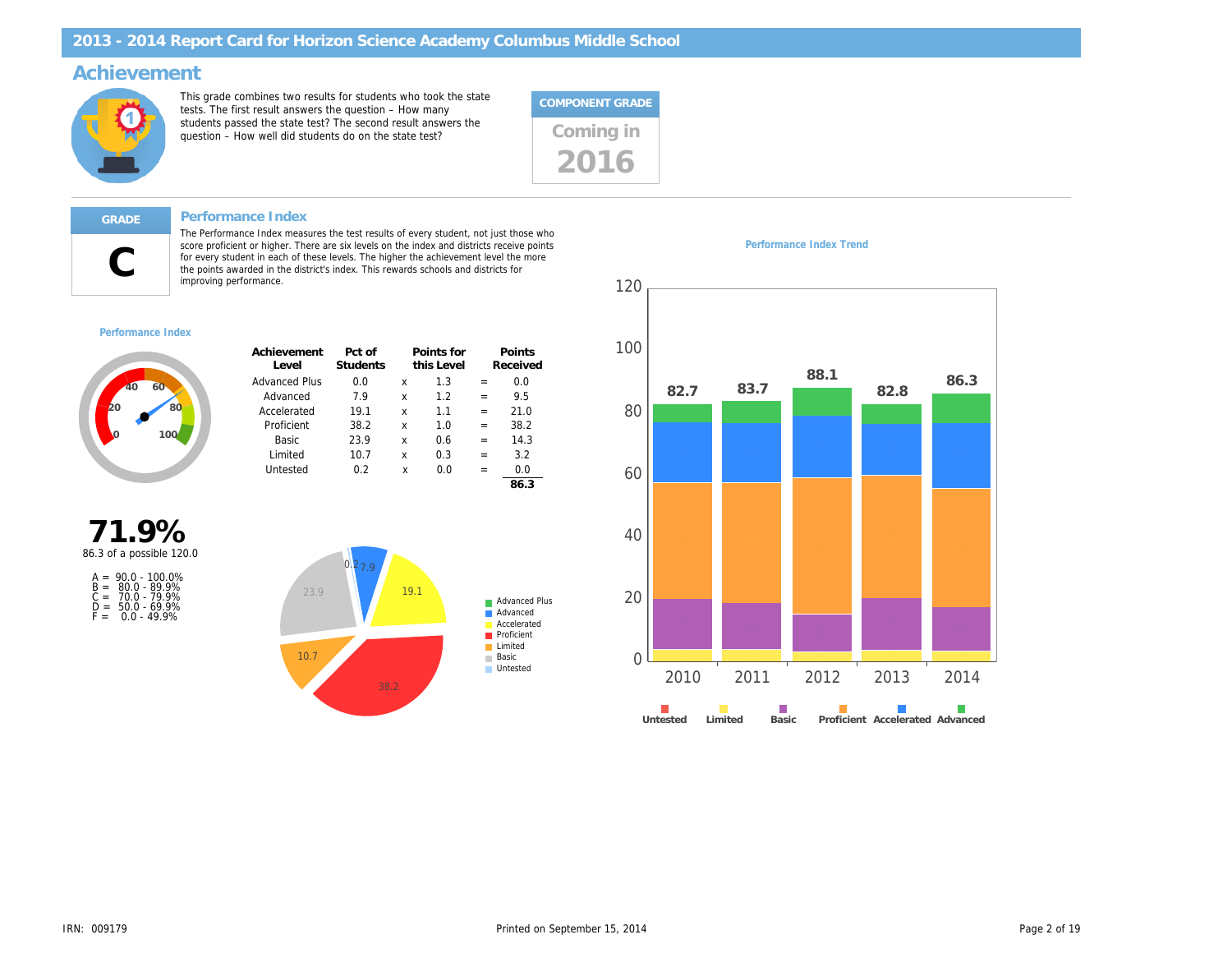

#### **GRADE Indicators Met**

Indicators Met measures the percent of students who have passed state tests. Test results are reported for each student in a grade and subject. At least 80 percent of students must pass to get credit for the indicator.

#### *Indicators Met %*





| <b>Ohio Graduation Tes</b> |  |  |
|----------------------------|--|--|
|                            |  |  |

*OGT, 10th Graders* Science *OGT, 11th Graders* **SUCCES** enough Ohio Graduation  $\sim$ TO Q Science table. NC NC This school does not have  $\cdots$ Test results to display this

**This school doe** *5th Grade* Reading uul c enough test results in 3rd, tn ar This school does not have  $\ddot{\phantom{0}}$ 4th, or 5th grade to display *this table.*

| Grades 3-5                                |                  | Grades 6-8  |       | <b>Ohio Graduation Test</b>                |
|-------------------------------------------|------------------|-------------|-------|--------------------------------------------|
|                                           | 6th Grade        | Mathematics | 46.3% |                                            |
| ol does not have                          |                  | Reading     | 68.7% | This school does no                        |
| est results in 3rd,<br>h grade to display | <b>7th Grade</b> | Mathematics | 54.0% | enough Ohio Gradu<br>Test results to displ |
| his table.                                |                  | Reading     | 69.6% | table.                                     |
|                                           |                  | Mathematics | 84.8% |                                            |
|                                           | 8th Grade        | Reading     | 79.4% |                                            |
|                                           |                  | Science     | 56.5% |                                            |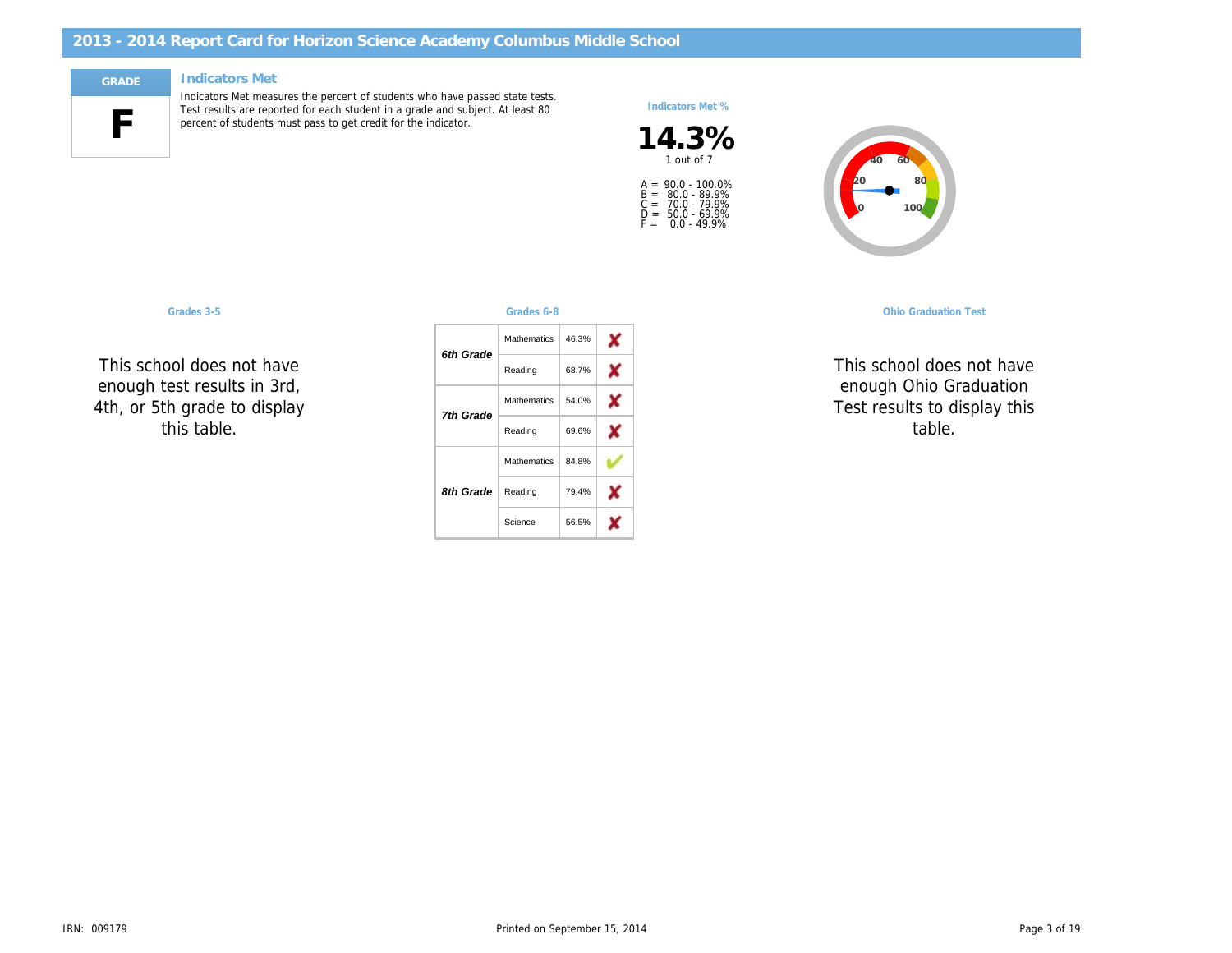Achievement Levels by Grade **Proficient Percent Trend by Grade Proficient Percent Trend by Grade**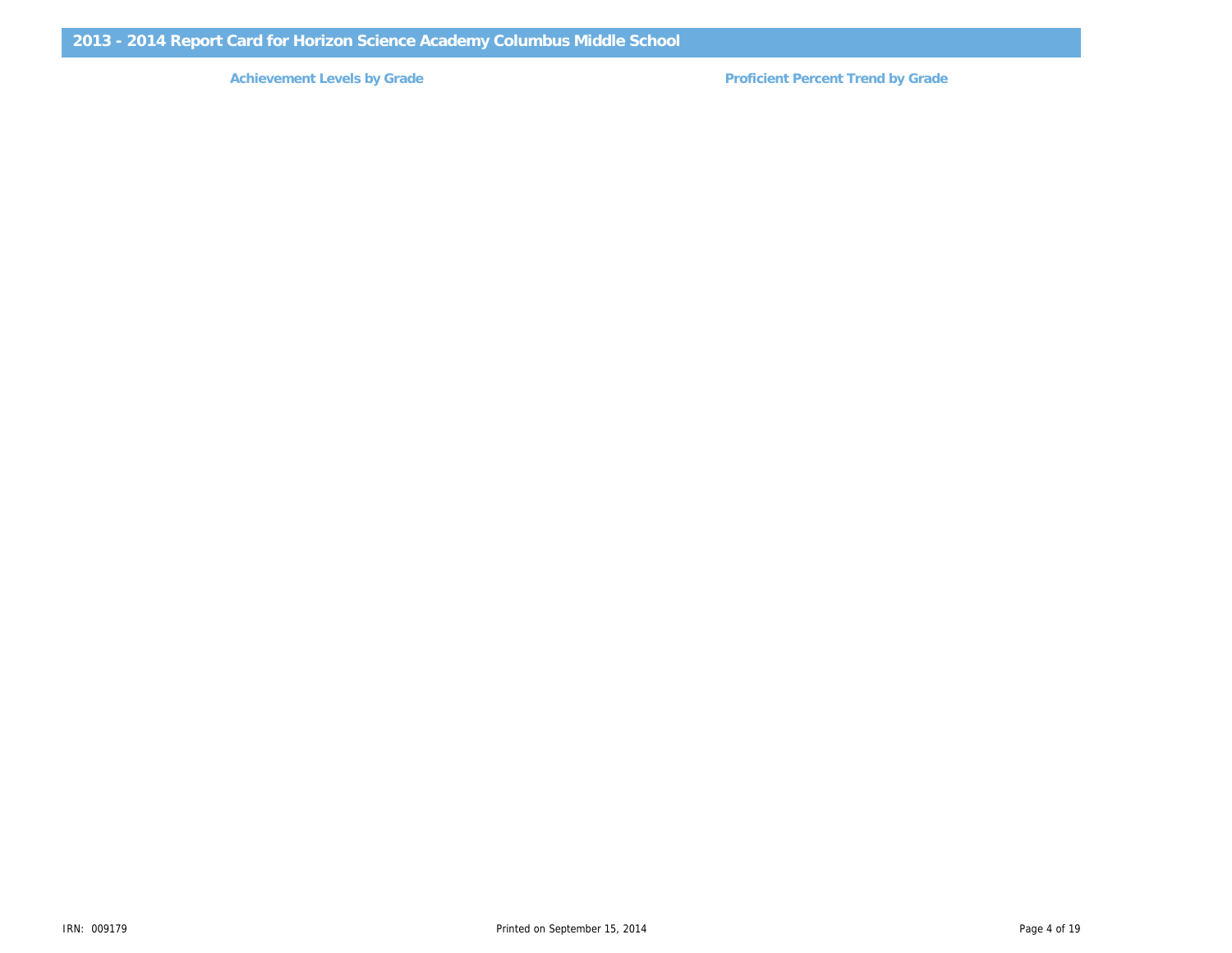## **2013 - 2014 Report Card for Horizon Science Academy Columbus Middle School**











*6th Grade*







*8th Grade*

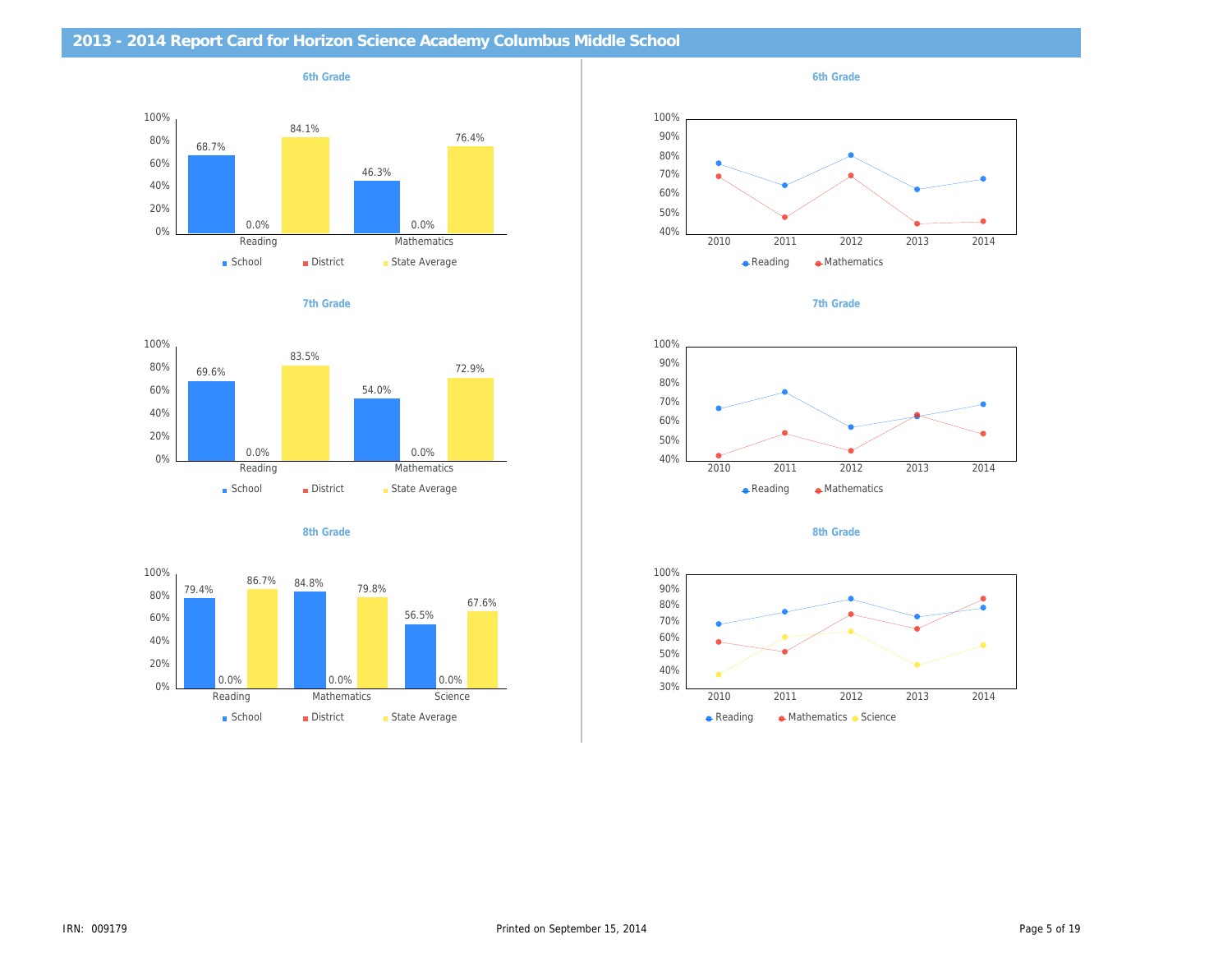# **Gifted Students**



The Gifted Students data and Indicator highlight the opportunities for and performance of gifted students. The dashboard answers several questions: How many students are identified as gifted and in what categories? How many of those students are receiving gifted services? How well are those gifted students performing? The Gifted Indicator measures whether opportunity and performance expectations are being met for gifted students.





Value-Added measures the progress for all students identified as gifted in reading, math, and/or superior cognitive ability.



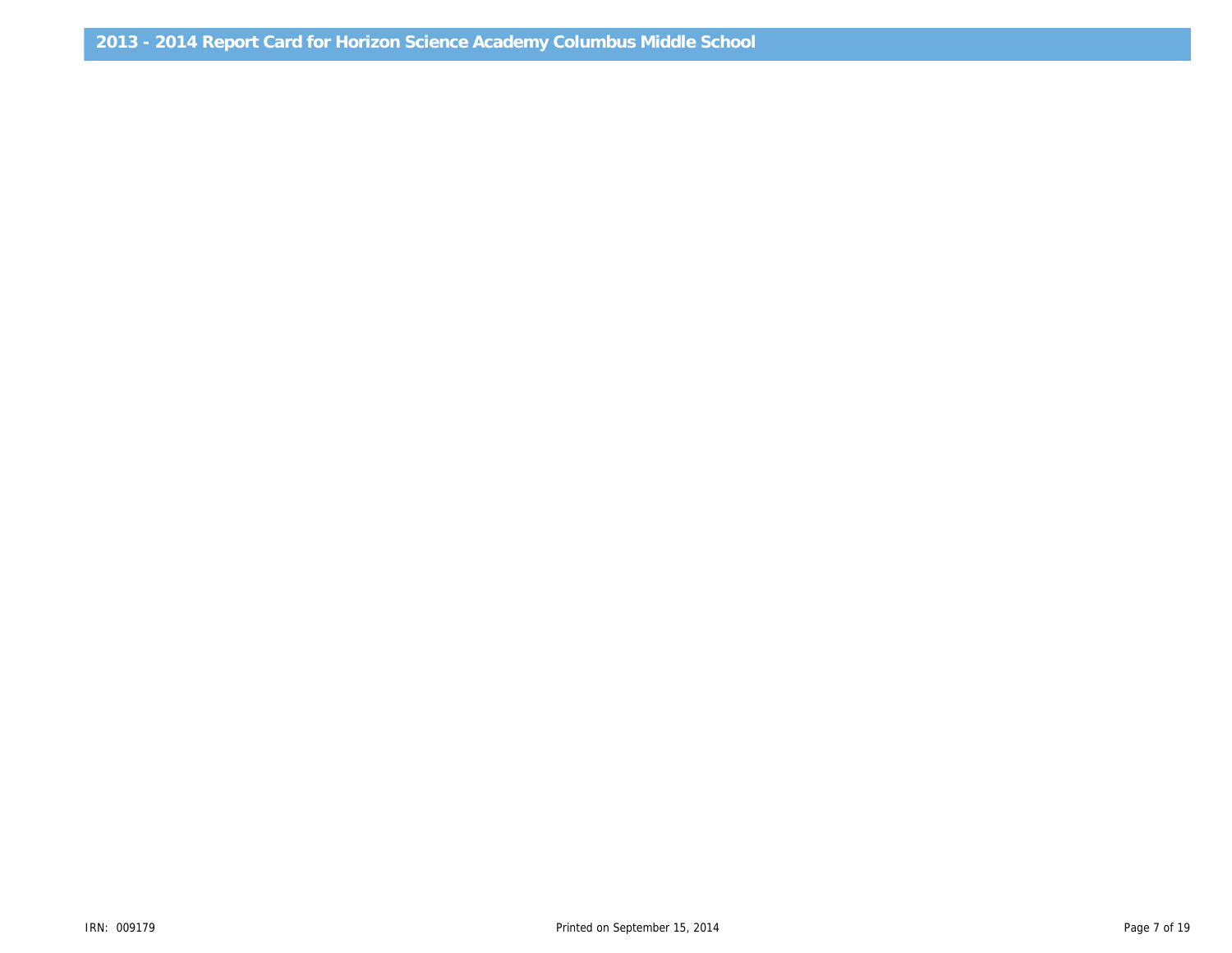## **Progress**



This is your school's average progress for its students in math and reading, grades 4-8. It looks at how much each student learns in a year. It answers the question – Did the students get a year's worth of growth? Did they get more? Did they get less?



# **A GRADE Overall Coming in 2015 GRADE High School NR GRADE Gifted Students C GRADE Students with Disabilities A GRADE Students in the Lowest 20% in Achievement** This measures the progress for all students in math and reading, grades 4-8. A High School measure of progress will be reported in the 2014-15 school year. This measures the progress for students identified as gifted in reading, math, and/or superior cognitive ability. This measures the progress for students with disabilities. This measures the progress for students identified as the lowest 20% statewide in reading and math achievement.

#### **Progress Details**

This table shows the Progress scores by test grade and subject, and includes up to three years of data as available.

| <b>Test Grade</b> | <b>Progress Score</b> |                    |                  |  |  |
|-------------------|-----------------------|--------------------|------------------|--|--|
|                   | <b>Reading</b>        | <b>Mathematics</b> | <b>All Tests</b> |  |  |
| <b>All Grades</b> | 5.83                  | 11.31              | 10.84            |  |  |
| 6th Grade         | 0.03                  | $-0.09$            | $-0.03$          |  |  |
| 7th Grade         | 1.58                  | 3.45               | 3.23             |  |  |
| 8th Grade         | 6.27                  | 12.06              | 11.85            |  |  |

| Although Progress scores are not            | $A = 2.00$ and up                             |
|---------------------------------------------|-----------------------------------------------|
| assigned letter grades at this level of     | $B = 1.00$ to 1.99                            |
| detail, the grading scale applied at the    | $C = -1.00$ to 0.99<br>$D = -2.00$ to $-1.01$ |
| Overall (All Students, All Tests) level is: | $F =$ below -2.00                             |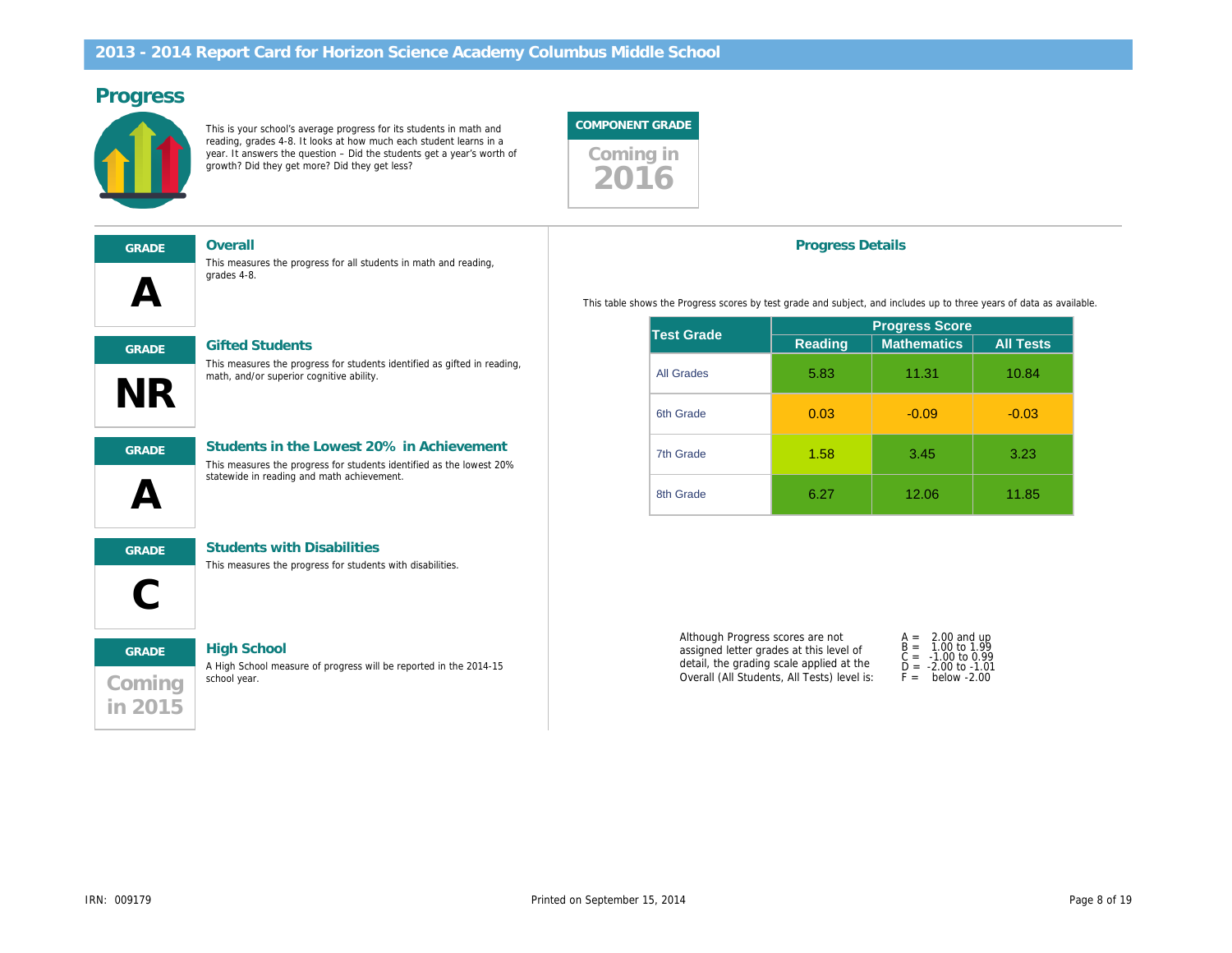## **Progress vs. Performance Index**



This bubble chart shows the relationship between each subgroup's Performance Index results (horizontal axis) to the Value-Added letter grade (vertical axis). The size of the bubble represents the size of the student subgroup.

**Performance Index**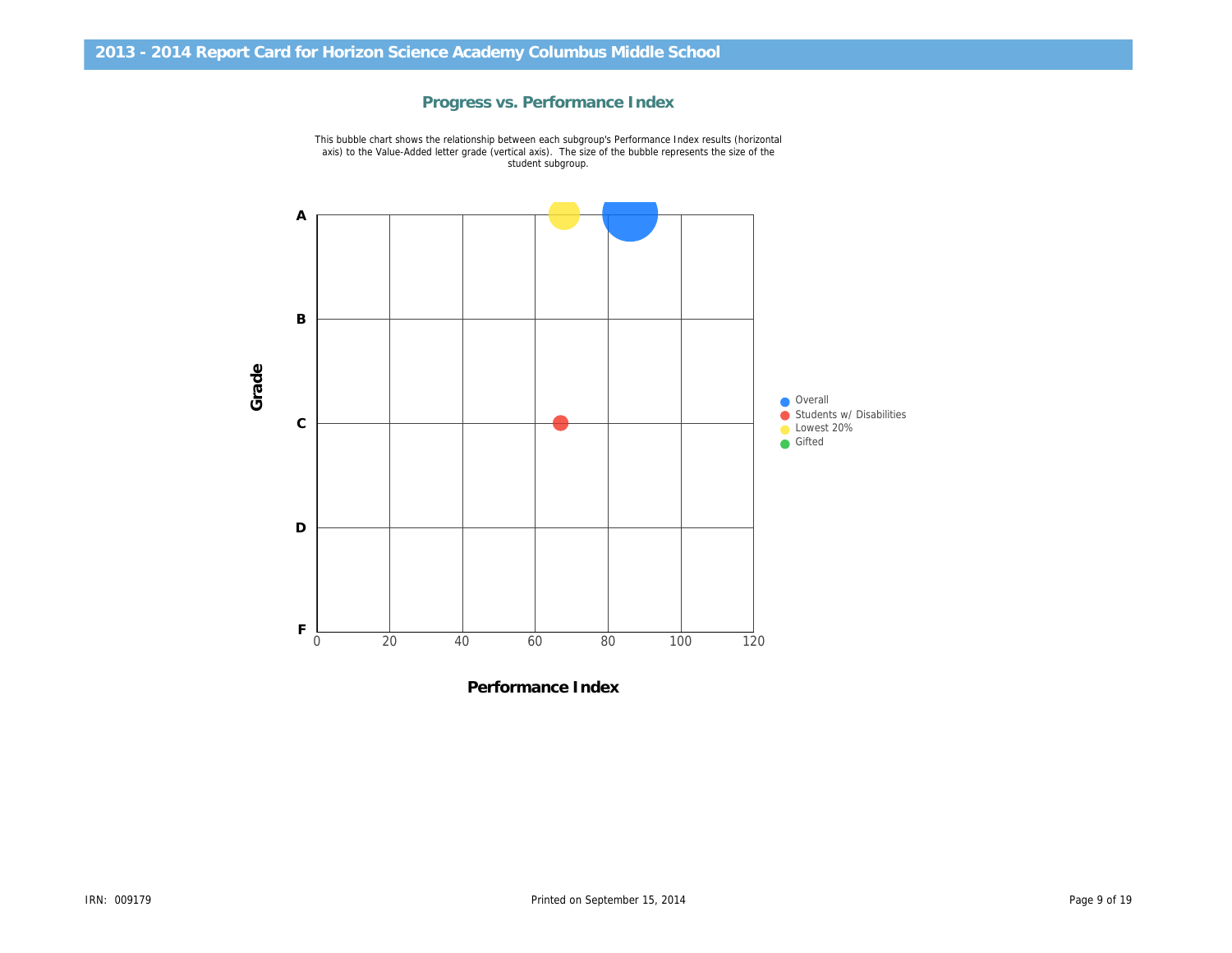# **Gap Closing**



This grade shows how well all students are doing in your district in reading, math, and graduation. It answers the question – Is every student succeeding, regardless of income, race, ethnicity, or disability? **Coming in** 

#### **COMPONENT GRADE**



**F**

## **GRADE Annual Measurable Objectives**

Annual Measurable Objectives (AMOs) compare the performance of student groups to a state goal which is displayed as the red line in the following charts. These charts show how well each group achieves that goal in reading, math and graduation – and emphasize any achievement gaps that exist between groups. The ultimate goal is for all groups to achieve at high levels.



The red line on each graph identifies the Annual Measurable Objective. The 2014 AMO for Reading is 84.9%, for Math is 80.5%, and for Graduation Rate is 78.2%.<br>Subgroups with fewer than 30 students are not rated and do not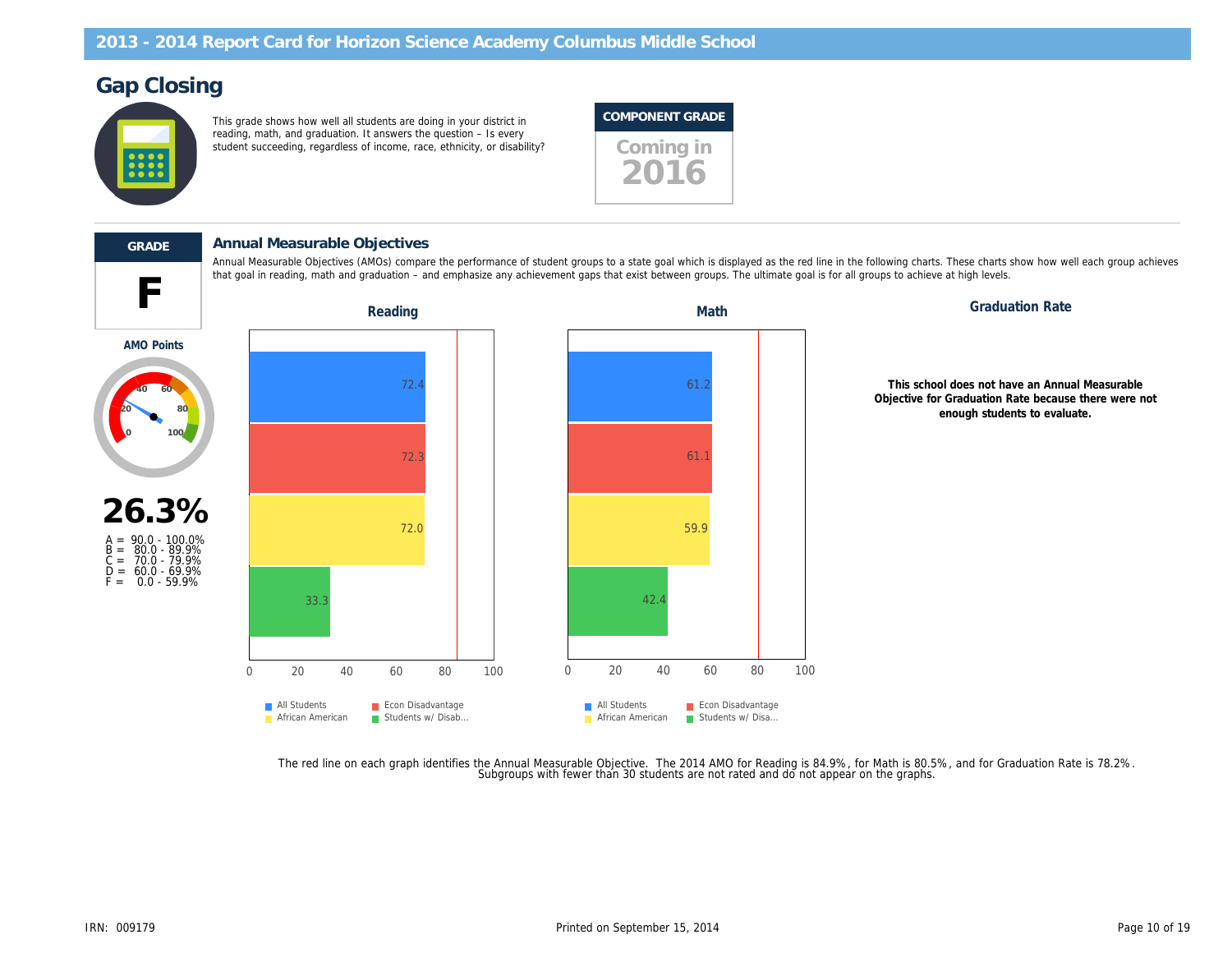# **Graduation Rate**



This grade represents the percentage of students whom entered the 9th grade and graduated 4 and 5 years later.

**Coming in 2016 COMPONENT GRADE**

students to evaluate. 6 6 *because there were not enough* a grade for Graduation Rate <u>ب</u> ا **40 60 80** *This school has not been assigned*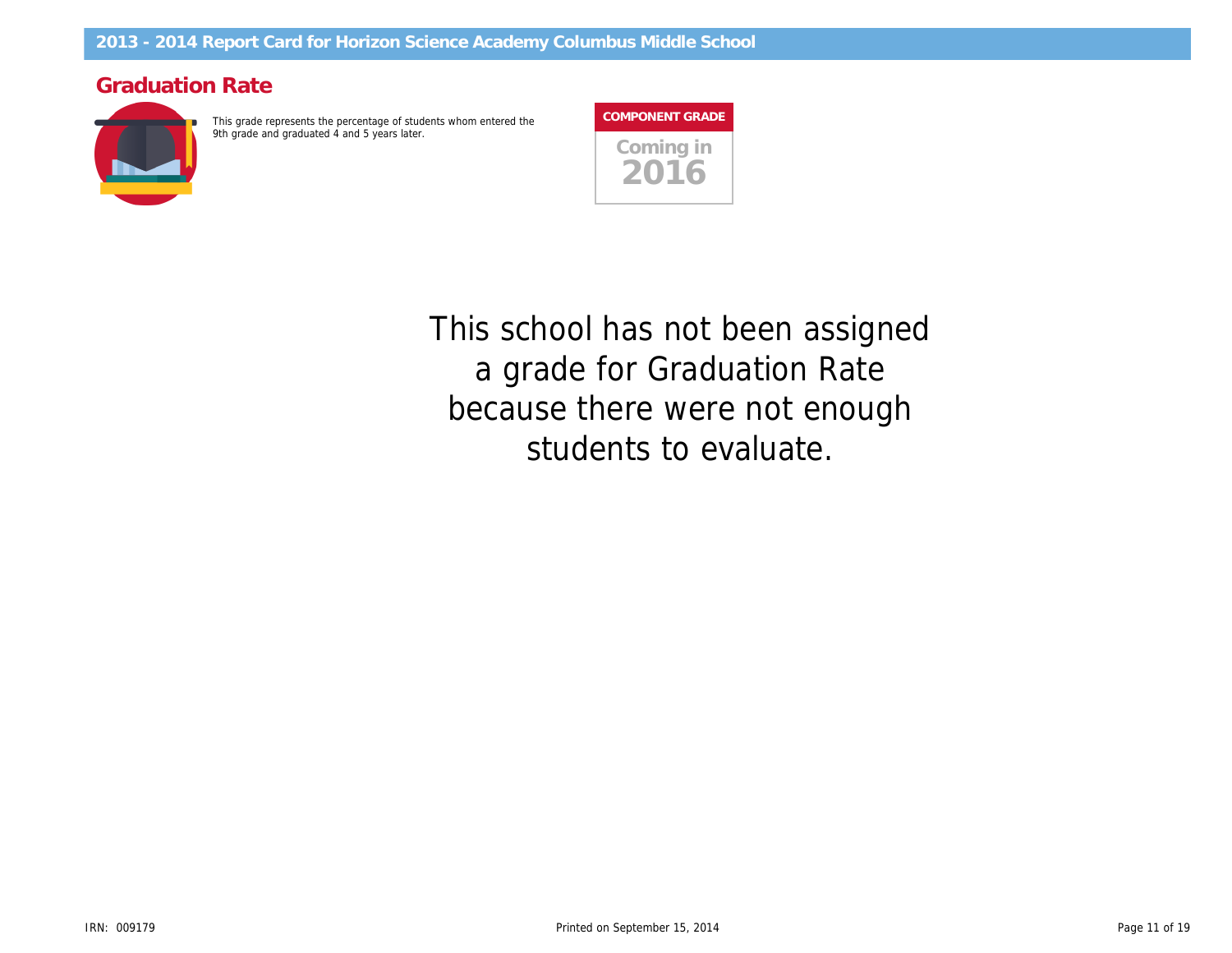would appear in this space cannot *The Graduation Rate graph that be displayed because there were not enough students to evaluate.*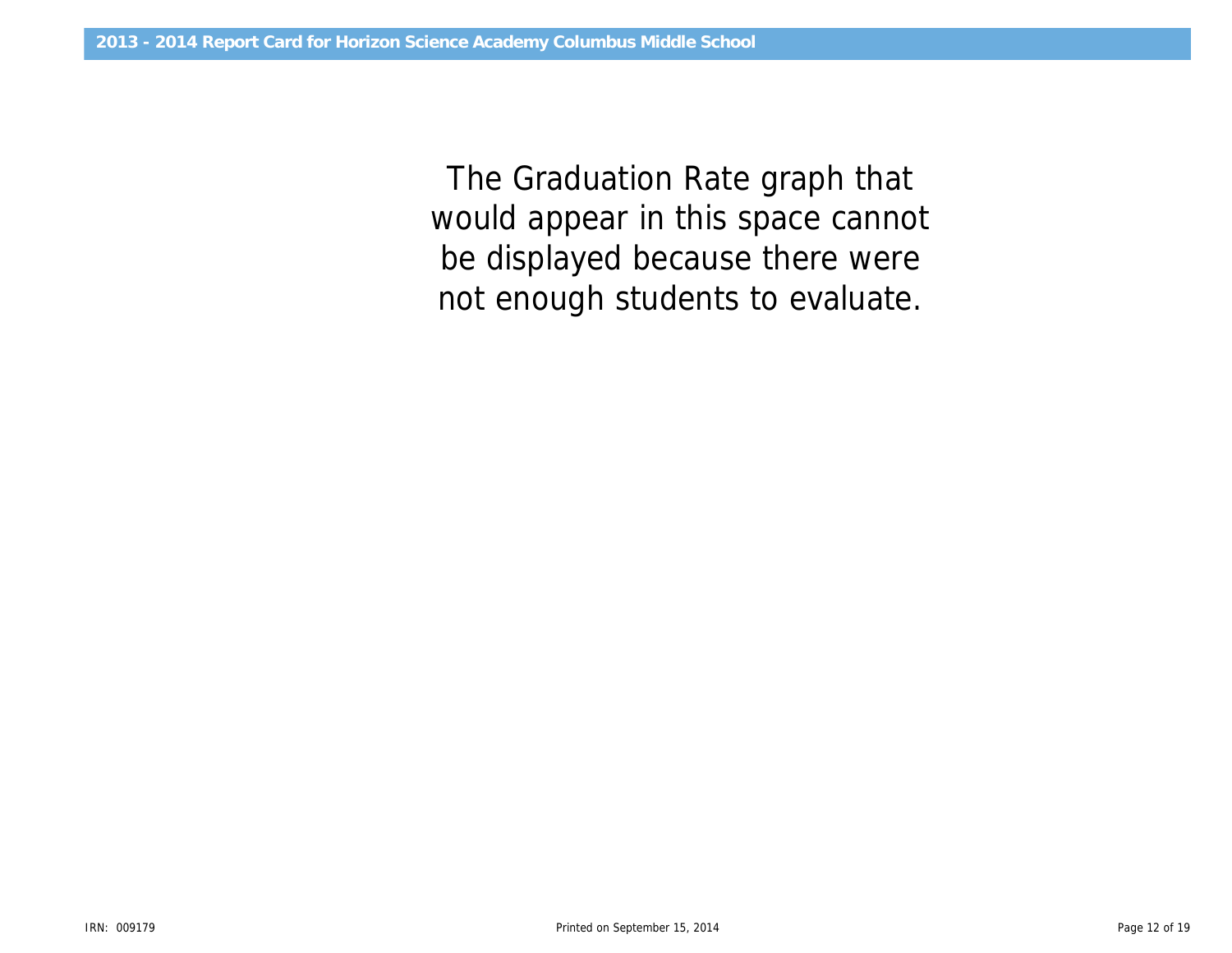**In Your School...**

# **K-3 Literacy**



This grade answers the question - Are more students learning to read in kindergarten through third grade?



**Details of Measure**

*Coming Soon*

*K-3 Literacy*

**o.** This chart cannot be<br>displayed because there are<br>not enough students to This chart cannot be not enough students to evaluate.

The K-3 Literacy measure is a new way to assess reading progress in kindergarten through third grade students. This measure is an important component of Ohio's commitment to early literacy. This is not to be confused with the Third Grade Reading Guarantee. which measures whether third grade students are able to read at a third grade level and will be reported later. A number of districts have identified reporting errors with their submitted data which will affect the grades for all districts. This grade will be released as soon as it is determined to be accurate.

Diagnostic, School chool bec: < 10 **to** Diagnostic, School /ere not er  $100$ students to evaluate. K-3 Literacy was not calculated for this school because there were not enough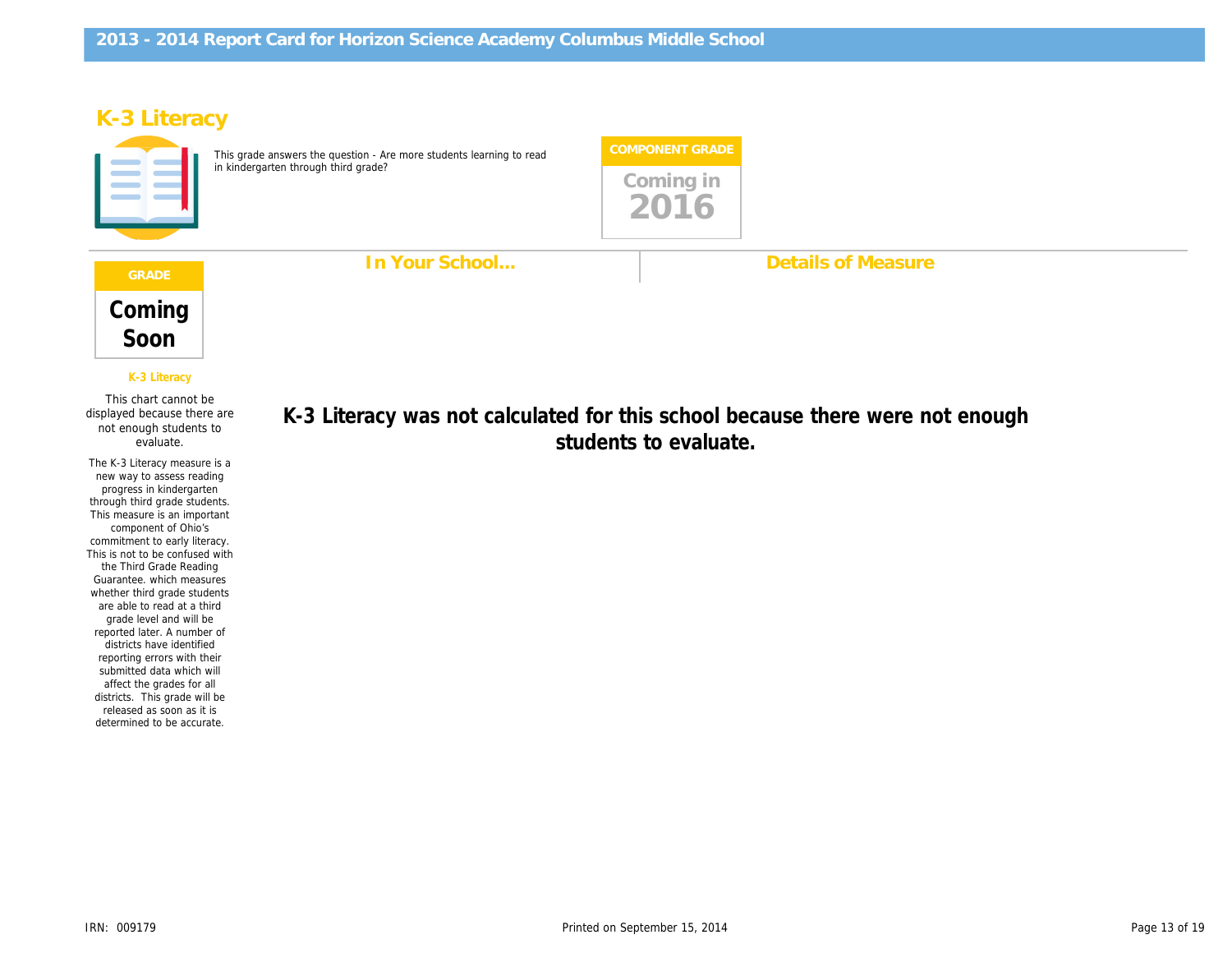

This chart shows the overall percentage of students that were on-track/not-on-track for each grade level reading diagnostic in 2,013-2,014.

### **Third Grade Reading Guarantee**

Ohio's Third Grade Reading Guarantee is a program to identify students from Kindergarten through Grade 3 that are behind in reading. Schools will provide help and support to make sure students are on-track for reading success by the end of third grade. The program ensures that every struggling reader gets the support he or she needs to be able to learn and achieve. In kindergarten through grade three, schools will evaluate all children to determine if they are reading as well as they should be. If a child appears to be falling behind in reading, the school will immediately start a Reading Improvement Plan.

The Parent Roadmap is available to help parents understand how the Third Grade Reading Guarantee applies to your child.

| How many third graders met the Third Grade Reading                     | Coming  |
|------------------------------------------------------------------------|---------|
| Guarantee requirements for promotion to 4th grade?                     | Soon    |
| How many third graders scored proficient on the state Reading<br>test? | $0.0\%$ |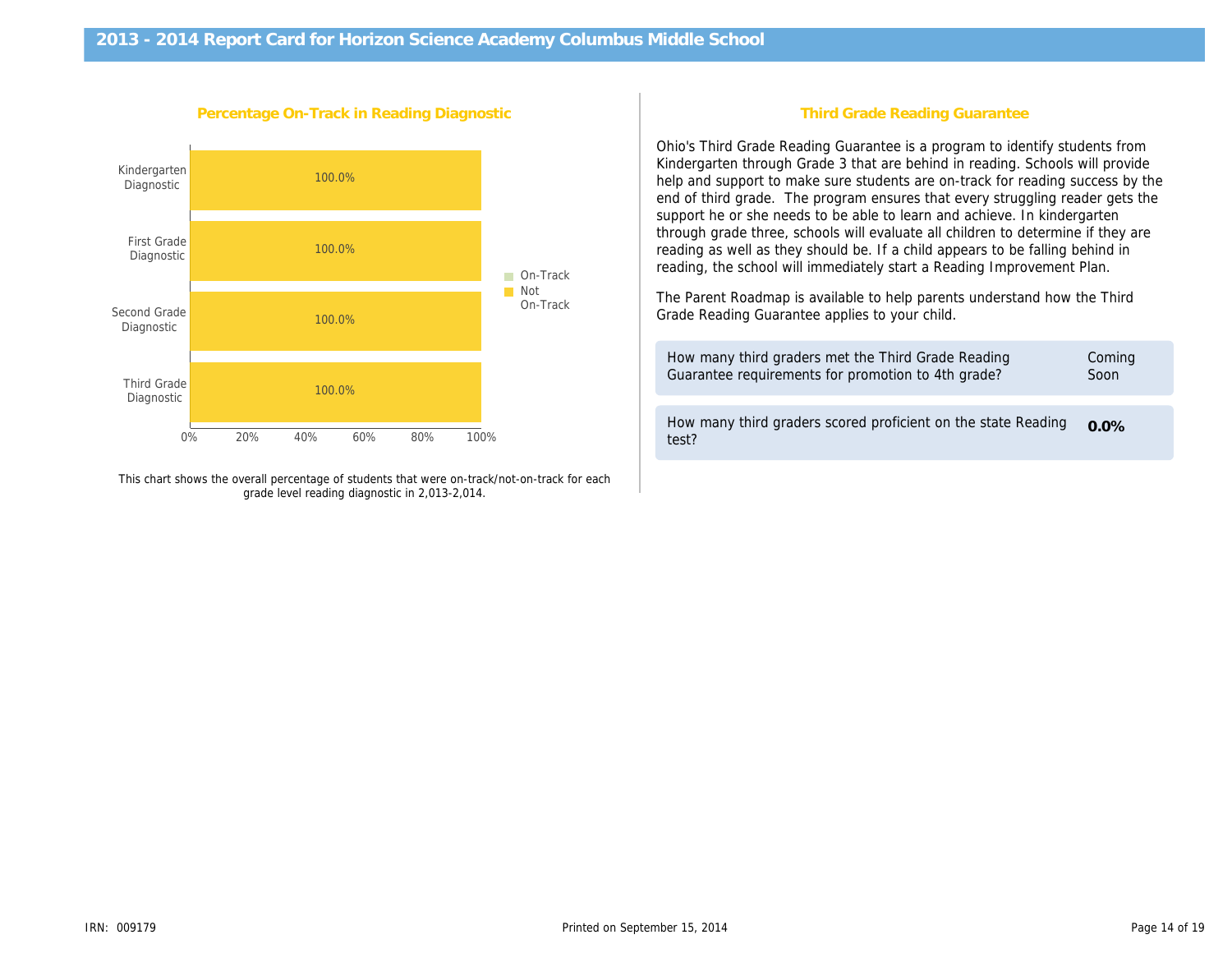# **Prepared for Success**



This grade answers the question – Are students who graduate from your school ready for college or a career? There are many ways to show that graduates are prepared.

| <b>COMPONENT GRADE</b> |
|------------------------|
| Coming in              |

|                                                                                                                                                                                                                                            | How Prepared was Your 2013 Graduating Class?                                                                       | <b>Outcomes after High School Graduation</b>                                                                                                                                                                                                                                                                                                                                                                                                                                                                                                                                                                                                                                                                                                                                   |
|--------------------------------------------------------------------------------------------------------------------------------------------------------------------------------------------------------------------------------------------|--------------------------------------------------------------------------------------------------------------------|--------------------------------------------------------------------------------------------------------------------------------------------------------------------------------------------------------------------------------------------------------------------------------------------------------------------------------------------------------------------------------------------------------------------------------------------------------------------------------------------------------------------------------------------------------------------------------------------------------------------------------------------------------------------------------------------------------------------------------------------------------------------------------|
| ACT: Participation<br>ACT: Remediation<br>Free<br>SAT: Participation<br>SAT: Remediation<br>Free<br>Honors Diploma<br>Industry-Recognized<br>Credential<br><b>Advanced Placement:</b><br>Participation<br>AP: Exam Score of 3<br>or Better | This data cannot be shown because<br>there are not enough students in the<br>graduating class of 2013 to evaluate. | Districts and schools have long-term impacts on student outcomes. The Prepared for<br>Success component provides information on how schools prepare students for different<br>pathways of college and career success. It also provides insights on how those students<br>do once they leave high school. What happens beyond the diploma is an important<br>indicator of how well schools are preparing students.<br>The University System of Ohio provides district reports on enrollment and remediation of<br>high school graduates attending in-state, public colleges and universities.<br>Additional data on outcomes after high school are coming soon. These will include<br>college graduation, demographics of college enrollees, workforce and military enlistment. |

*Note: These data represent students in the 4-year graduation rate, i.e. students who entered 9th grade in 2010.*

0.0%

0% 25% 50% 75% 100%

**Dual Enrollment**

**Credit**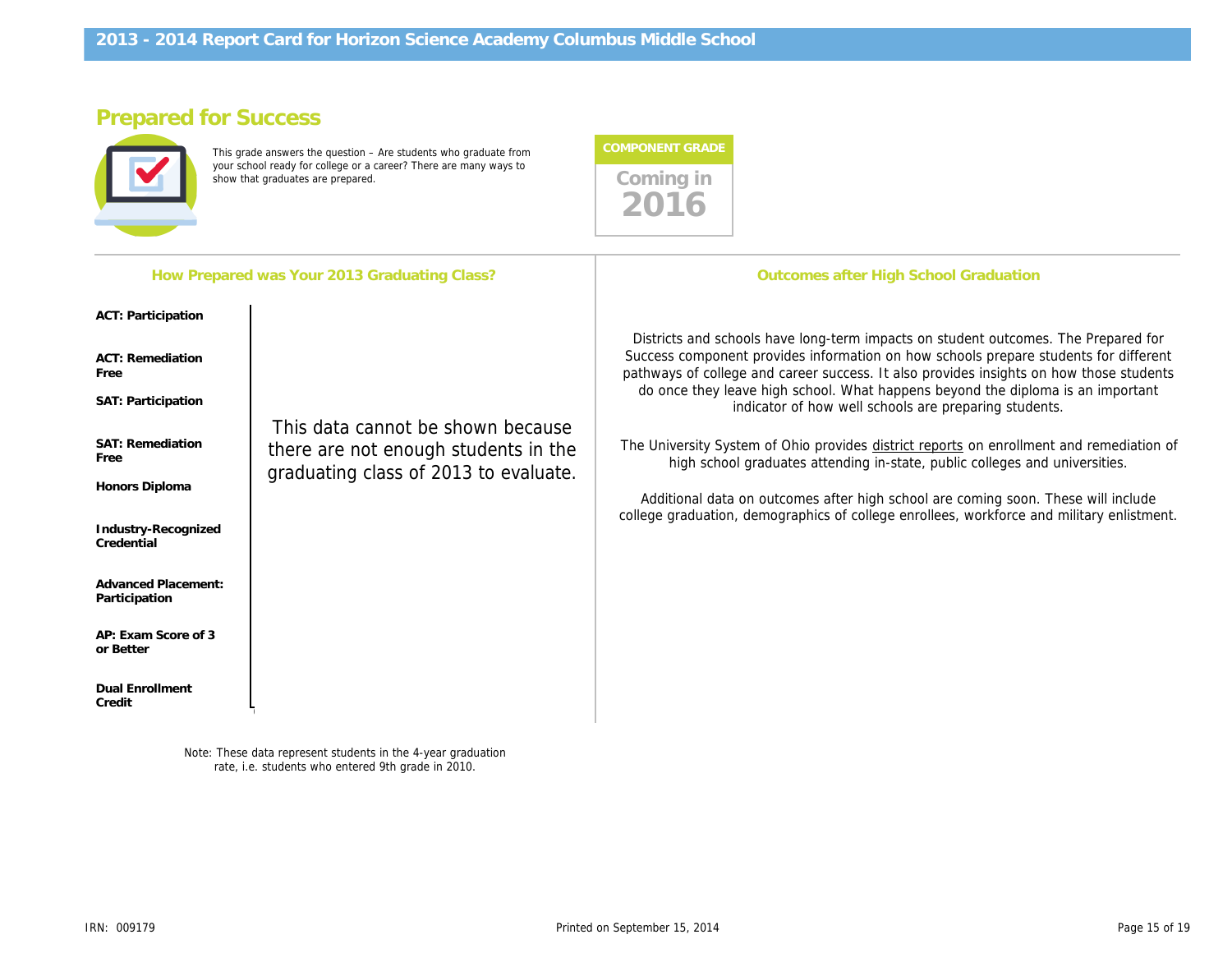## **2013 - 2014 Report Card for Horizon Science Academy Columbus Middle School**



**Principal:** -- **Address:** 2350 Morse Rd Columbus OH 43229-5801

*Directory information current as of the 2013-2014 Report Card publication date.*

## **Your School's Students**

**Phone:** (614) 428-6564

## **Average Daily Enrollment:**

# **Enrollment by Subgroup**

| 426             |                                   | Fnrollment $#$ | Fnrollment % |
|-----------------|-----------------------------------|----------------|--------------|
|                 | Am. Indian / Alaskan Native       | NC.            |              |
|                 | Asian or Pacific Islander         | NC.            |              |
| Number of       | Black, Non-Hispanic               | 368            | 86.5%        |
| <b>Limited</b>  | Hispanic                          | 14             | 3.3%         |
| English         | Multiracial                       | 21             | 4.8%         |
| Proficiency     | White, Non-Hispanic               | 16             | 3.8%         |
| <b>Students</b> | <b>Students with Disabilities</b> | 36             | 8.4%         |
| Excluded from   | Economically Disadvantaged        | 424            | 99.7%        |
| Accountability  | Limited English Proficiency       | NC.            |              |
| Calculations:   | Migrant                           | NC.            |              |

**--**

NC = Not Calculated because there are fewer than 10 in the group



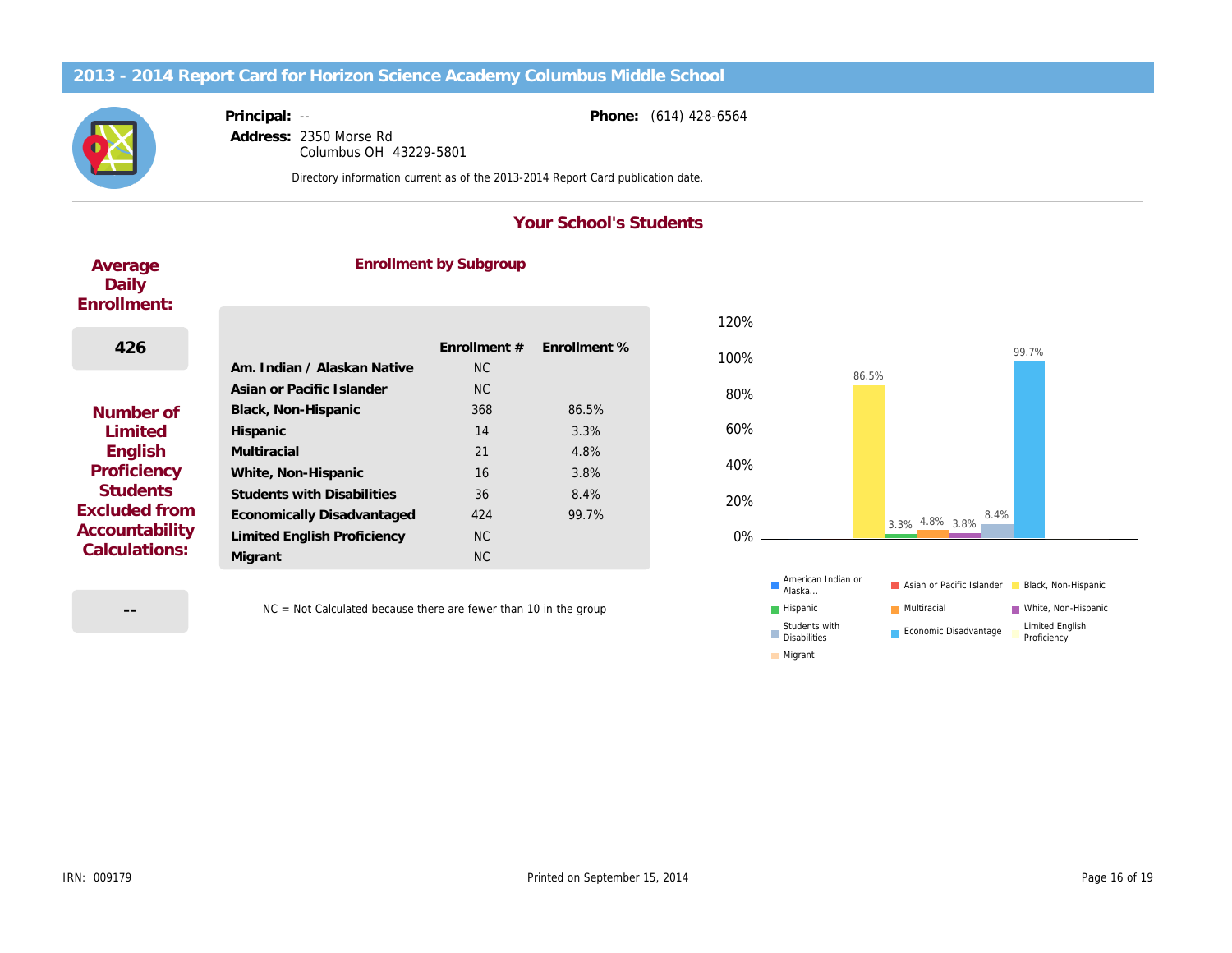|                                   | Attendance Rate |
|-----------------------------------|-----------------|
| <b>All Students</b>               | 95.5%           |
| Am. Indian / Alaskan Native       | NC.             |
| Asian or Pacific Islander         | NC.             |
| Black, Non-Hispanic               | 95.7%           |
| Hispanic                          | 95.8%           |
| Multiracial                       | 93.0%           |
| White, Non-Hispanic               | 92.5%           |
| <b>Students with Disabilities</b> | 93.6%           |
| Economic Disadvantage             | 95.5%           |
| Limited English Proficiency       | NC.             |
| Migrant                           | <b>NC</b>       |
| Male                              | 95.7%           |
| Female                            | 95.3%           |
|                                   |                 |

**Attendance**

120.0%



NC = Not Calculated because there are fewer than 10 in the group

Attendance Rate is not shown if enrollment is less than 10.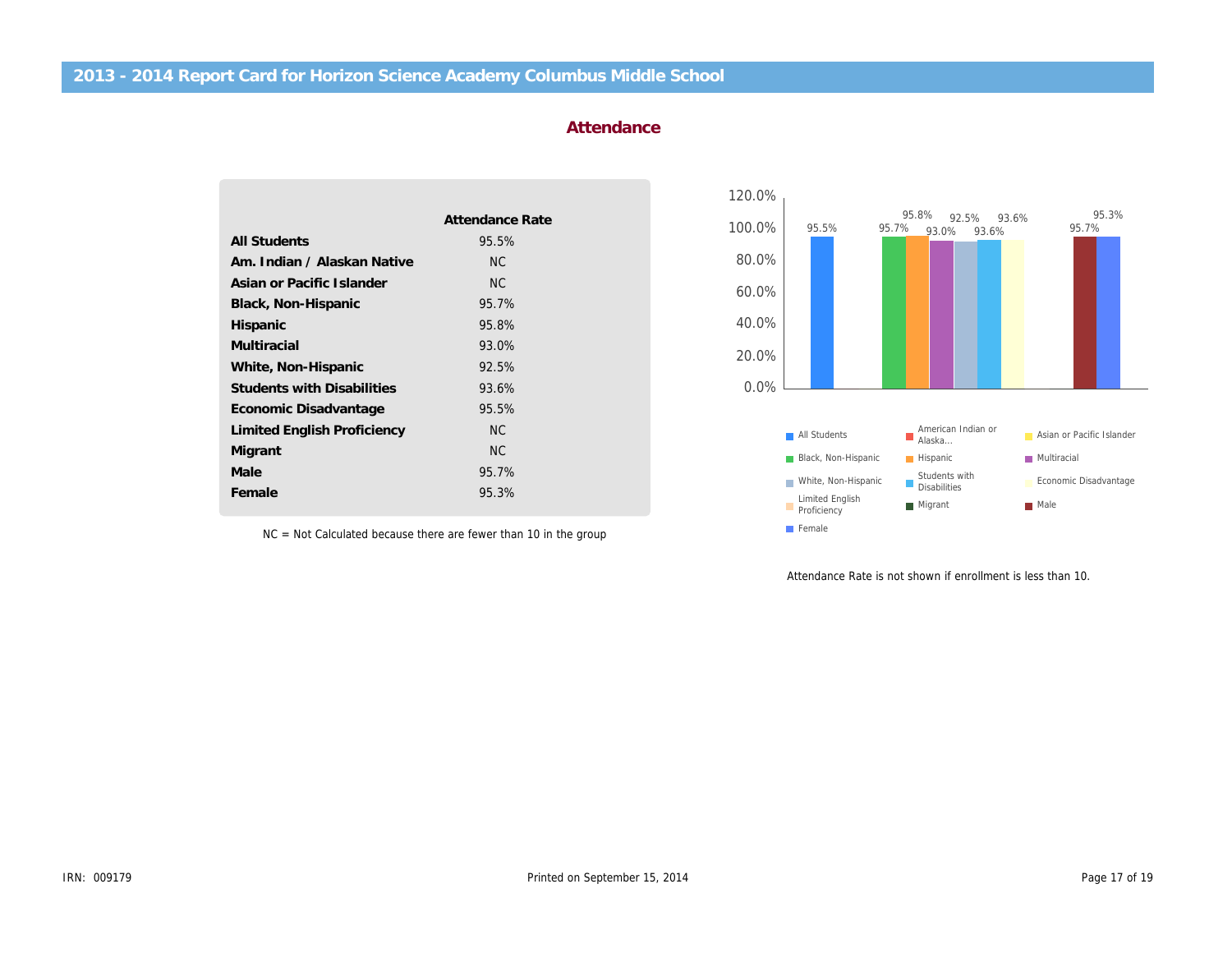|                                   | Student Mobility % |
|-----------------------------------|--------------------|
| All Students                      | $0.0\%$            |
| Am. Indian / Alaskan Native       | NC.                |
| Asian or Pacific Islander         | NC.                |
| Black, Non-Hispanic               | $0.0\%$            |
| Hispanic                          | $0.0\%$            |
| Multiracial                       | $0.0\%$            |
| White, Non-Hispanic               | $0.0\%$            |
| <b>Students with Disabilities</b> | $0.0\%$            |
| Economically Disadvantaged        | $0.0\%$            |
| Limited English Proficiency       | NC.                |
| Migrant                           | NC.                |

**Mobility Rates by Subgroup**

subgroup or all calculated results displayed for this school because 400% *A mobility rate chart cannot be* students to evaluate in any *either there are not enough are 0.0%.*

NC = Not Calculated because there are fewer than 10 in the group